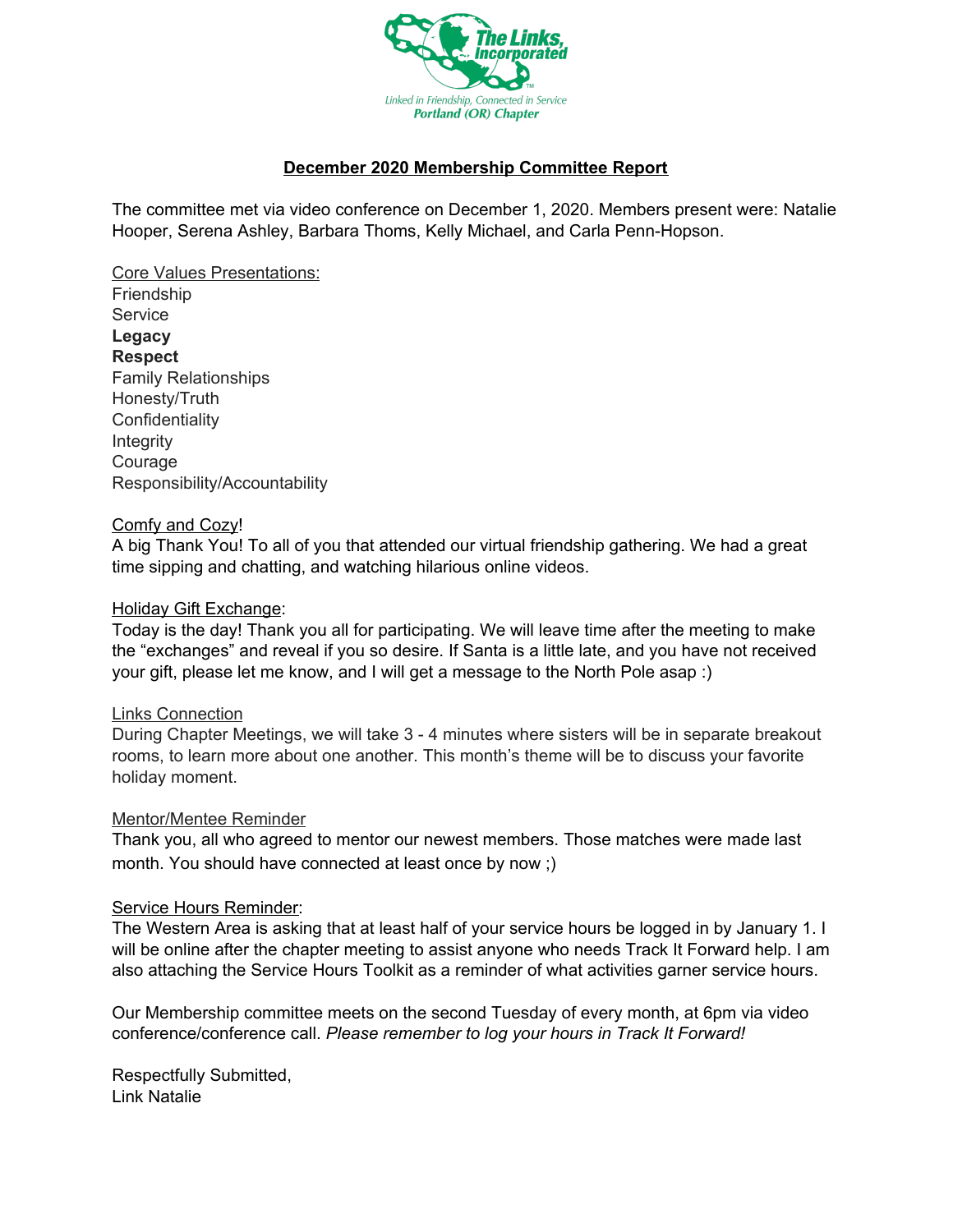

## **48 - HOUR SERVICE REQUIREMENT GUIDANCE**

The Links, Incorporated's Manual of Procedures states that "active members of The Links, Incorporated are required to accumulate a minimum of forty-eight (48) hours of service per year to the organization through service sanctioned by and a part of her chapter's programmatic thrust." This guidance is designed to provide standard operational procedure on meeting this requirement. The service hour requirement is designed so that the bulk of hours are earned through engaging in direct service to the community. It is important to note that while much time is expended by Links on operational tasks, there are a limited number of hours you may earn for those activities.

## **Activities that earn service hours include**: **Chapter Program Service:** actual hours engaged in service

**Chapter Meetings:** two (2) hours maximum per chapter meeting (excluding social and meal time)

**Facet Committee and Standing Committee Meetings**: actual meeting hours (excluding social and meal time)

**Chapter Fundraising Activity:** five (5) hours (maximum) for the actual event time PLUS 10 hours (maximum) for fundraising preparation activities (ticket or ad sales, etc.) The total maximum hours that can be earned for fundraising activity is 15 hours.

**Other Links Service:** participation in certain area meetings as may be designated by the area director, and participation in certain national meetings as may be designated by the national president. Please refer to the "Service Hours At-a-Glance" chart below for details.

**Leadership Service**: area and national officers, committee chairs and committee members will be granted service hour credit for service given in the facilitation of their committees' responsibilities and/or officer duties. Examples of hours for which credit may be taken include, but are not limited to conference calls; time spent writing reports and/or minutes; power point preparation; site visits; preparation time for meetings; and time presenting workshops at Area Conferences and/or National Assemblies.

**Activities that DO NOT earn service hours include:** travel time; local (non-Link) community service; social and meal time at meetings, attendance at National Assembly and Area Conferences.

## **Important Deadlines and Timelines**:

May 1 to April 30 – Program/Service Hours Year (mirrors The Links, Incorporated's fiscal year)

- April 1 Last day to submit service hours to your chapter's membership chair NOTE: If your programming year runs beyond April 1, members may project an estimated number of service hours that will be accumulated after the chapter's submission of its Master Data Form. If an estimate is necessary, hours may only run through April 30. Chapter leadership is responsible for ensuring the integrity of the service hours reported. (NOTE: Recommended best practice is to submit service hours in real time or as soon as possible)
- May 1 Final DEADLINE for all dues to be submitted to national headquarters. Any dues submitted after April 1 will incur a late fee. Dues submitted after May 1 will not be accepted.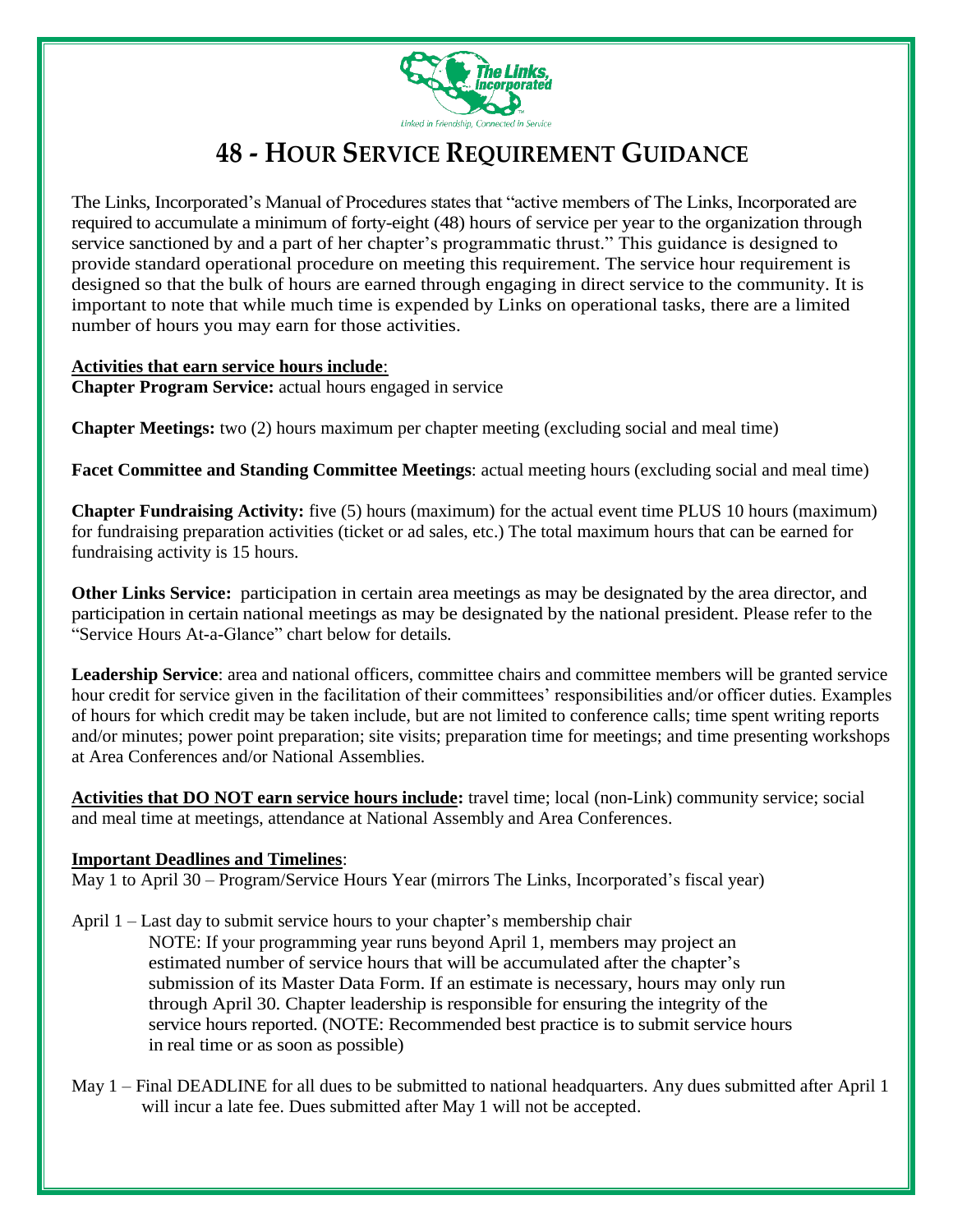## **FREQUENTLY ASKED QUESTIONS**

**If I do not have 48 hours to submit by April 1, will my dues be sent in with the rest of the chapter members in May?** No, you must meet your required service hours by April 1. If not, your dues won't be electronically submitted to national headquarters. NOTE: Members may project an estimated number of service hours that will be accumulated after April 1. If an estimate is necessary, hours may only run through April 30. Chapter leadership is responsible for ensuring the integrity of the service hours reported.

**What happens if I don't meet the service hour requirement and my chapter's program year has ended?** Failure to meet the service hour requirement will result in no acceptance of dues payment and forfeiture of membership.

#### **Why doesn't attendance at National Assemblies and Area Conferences count?**

Attendance at National Assemblies and Area Conferences is part of the one and five requirement which is membership a requirement for each member.

#### **Who or what committee is responsible for maintaining the data?**

The vice president of membership and her Membership Committee. All chairpersons are responsible for verifying and validating service hours of committee members and turning it over to the Membership Committee.

## **As an affiliate member, what parameters do I follow?**

The 48-hour service requirement is binding on all members except those who are classified as Alumna, Platinum, Provisory and on leave of absence. Affiliate members are required to complete 48 hours of service on behalf of The Links, Incorporated in order to maintain their membership. They can link with a nearby chapter when feasible and possible and serve as a branch for a facet program project. They can perform community service related to facet recommendations, or they can engage in a community service project that is already established in their community, provided it is done on behalf of The Links, Incorporated. The affiliate member will be expected to provide proof of participation and will be responsible for keeping her own records. She will need to provide a copy of her proof of participation/service hours to the national headquarters before April 1.

#### **Do we earn time if chapter meetings last more than two hours?**

No more than two (2) hours should be counted for chapter meetings, excluding the social hour and time set aside for meal consumption and run-over time.

## **How much time can one count in preparation time and who is eligible to count preparation time?**

Officers and committee chairs can count up to three (3) hours maximum per committee chaired or office held for preparation per month. Everyone who actively participates in fundraising activities can count up to five (5) hours maximum for fundraiser preparation, i.e. ticket selling, ad collecting, etc.